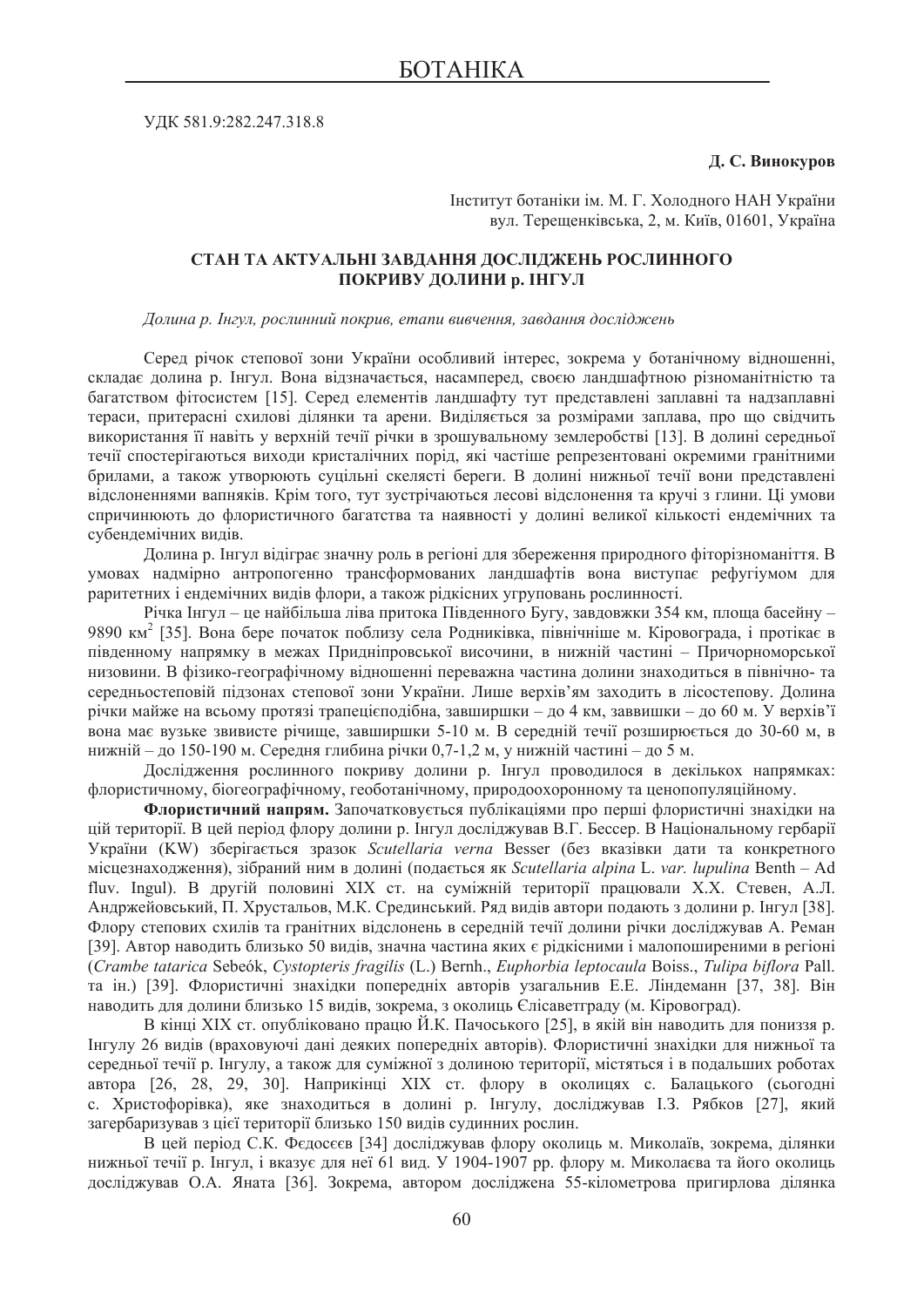долини р. Інгул, для якої він наводить 32 види. Флору Зінов'ївської округи (околиці м. Кіровограда) у 1924 р. досліджував А.М. Окснер [23]. Автор подає список рідкісних та маловідомих видів, зокрема, наводить шість видів судинних рослин з долини Інгулу. Список видів родини *Poaceae* Barnhart для околиць міста Миколаєва (1930) наводить П.А. Опперман [24], в тому числі для долини р. Інгул.

Флору гранітних вілслонень річки в межах Прилніпровської височини лослілжував В.Г. Собко [32]. Зокрема, в районі с. Софіївка Новобузького району Миколаївської обл. він наводить ряд ɟɧɞɟɦɿɱɧɢɯ ɜɢɞɿɜ: *Asperula hypanica* Klok., *Dianthus carbonatus* Klok., *Kohlrauschia prolifera* (L.) Kunth, *Seseli pallasi* Besser та ін.

Л. Крицька [16, 17], в результаті дослідження у 70-80-х рр. флори степів та вапнякових відслонень Правобережно-злакового степу, вказує для території долини р. Інгул низку ендемічних ɜɢɞɿɜ. ɋɟɪɟɞ ɧɢɯ ɚɜɬɨɪɨɦ ɜɿɞɦɿɱɟɧɨ ɜɢɞɢ *Asperula hypanica* Klokov, *Salvia illuminata* Klokov, *Salvia moldavica* Klokov та ін.

Флористичні особливості фрагментів степу середньої течії р. Інгул у 1995 р. досліджувала І.О. Сремко [11]. Автором виявлено 87 видів судинних рослин, серед яких значну частину складають ɪɚɪɢɬɟɬɧɿ: *Adonis vernalis* L., *Adonis wolgensis* Stev., *Astragalus dasyanthus* Pall., *Crocus reticulatus* Stev. ex Adam, *Fritillaria ruthenica* Wikstr., *Iris pontica* Zapal., *Pulsatilla pratensis* (L.) Mill., *Stipa capillata* L., *S. lessingiana* Trin. & Rupr., *S. pennata* L., *Tulipa hypanica* Klokov & Zoz  $\tau$ a i $\mu$ .

Г.В. Коломієць зі співавторами [31], досліджуючи псамофітну рослинність пониззя р. Інгулу (у 2008 р.), виявили низку вузьколокальних ендеміків на пісках в околицях сс. Михайло-Ларине та Ɇɿɲɤɨɜɨ-ɉɨɝɨɪɿɥɨɜɟ (*Alyssum savranicum* Andrz., *Centaurea margaritalba* Klokov, *C. margaritacea*  Ten., *Goniolimon graminifolium* (Aiton) Boiss., *Senecio borysthenicus* (DC.) Andrz. ex Czern., *Stipa borysthenica* Klokov ex Procudin, *Tragopogon borysthenicus* Artemcz., *Thymus pallasianus* Heinr. Braun  $\tau$ a *Jurinea charcoviensis* Klokov).

Гербарні зразки, зібрані в долині р. Інгул містяться в Національному гербарії України (KW) (колектори В.Г. Бессер, О.А. Яната, М.І. Котов, П.А. Опперман, Г.І. Білик, Л.І. Крицька, І. Івченко), а також гербарії Херсонського державного університету (КНЕR) (колектори І.І. Мойсієнко, М.Ф. Бойко, О.Є. Ходосовцев).

**Біогеографічний напрям** представлений рядом праць початку XX ст. [14, 15, 20, 30]. П.В. Крижевський [12] у 1912 р. вивчав флору околиць м. Миколаєва та закономірності її поширення. Зокрема, ним була досліджена 55-кілометрова пригирлова ділянка долини р. Інгулу, для якої автор наводить 49 видів судинних рослин.

Повне ботаніко-географічне дослідження долини від витоку до гирла провели М.І. Котов та В.Г. Танфільєв [14, 15, 33]. Автори дослідили водну, лучну, солончакову рослинність, рослинність вапнякових та гранітних відслонень, а також менш детально псамофітну, степову, лісову та чагарникову рослинність. Загалом, вони вказують понад 400 видів судинних рослин. На основі проведеного районування рослинного покриву автори виділили в долині р. Інгулу чотири райони з підрайонами. Окрім ботаніко-географічної характеристики долини р. Інгулу, М.І. Котов проводить загальне порівняння з рослинним покривом долини р. Інгулець. Зокрема, автор вказує на ряд видів, ɳɨ ɡɭɫɬɪɿɱɚɸɬɶɫɹ ɜ ɞɨɥɢɧɿ ɪ. ȱɧɝɭɥɶɰɹ, ɿ ɧɟ ɩɨɲɢɪɟɧɿ ɭ ɞɨɥɢɧɿ ɪ. ȱɧɝɭɥɭ (*Chamaecytisus graniticus* (Rehman) Rothm., *Gymnospermium odessanum* (DC.) Takht., *Goniolimon graminifolium* (Aiton) Boiss., *Euphorbia petrophila* C.A.May., *Nymphoides peltata* (S.G.Gmel.) O.Kuntze, *Vitis sylvestris* C.C.Gmel. Ta ін.). Низка характерних лля долини р. Інгулу вилів мало поширені або не зустрічаються в долині р. ȱɧɝɭɥɶɰɹ (*Dianthus hypanicus* Andrz., *Hedysarum grandiflorum* Pall., *Linum tauricum* Willd., *Astragalus glaucus* M.Bieb., *Rhaponticum serratuloides* (Georgi) Bobrov, *Gypsophila collina* Steven ex Ser., Scutellaria verna Besser, *Asplenium septentrionale* (L.) Hoffm. та ін.). В публікації також наведена картосхема долин рр. Інгул та Інгулець із вказівкою їх природних умов.

Геоботанічний напрям. Рослинність заплави р. Інгулу в Баштанському районі Миколаївської області досліджував Г.І. Білик (1949-1950) [4]. Автор вперше провів геоботанічну характеристику лучної рослинності заплави. Він виділяє 16 асоціацій (супроводжуються відповідними геоботанічними описами), які відносяться до 6 типів лук (в розумінні Г.І. Білика): пирійових, типчаково-морківникових, вузьколистотонконогово-морківникових, покісницево-різнотравносолончакуватих, суничникових та очеретянкових. В описах автором наведено 75 видів рослин, серед яких Plantago schwarzenbergiana Schur вказано вперше для території України [3]. Г.І. Білик визначив господарську цінність виділених типів лук (зокрема, урожайність за даними укісних снопиків,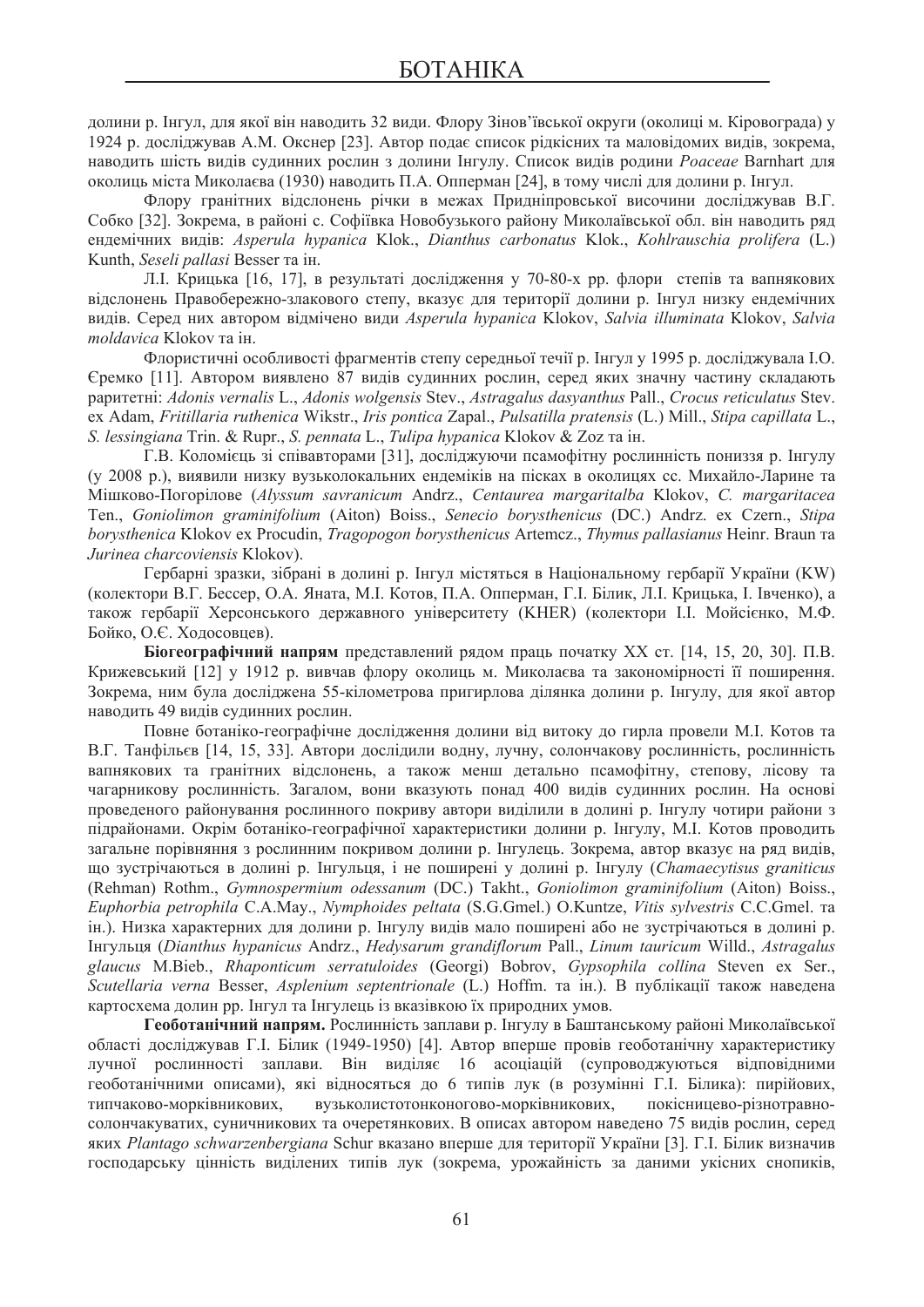проективне покриття, ботанічний склад сіна). На основі проведеного аналізу автор дає рекомендації щодо поліпшення кормових якостей травостою досліджених луків.

Рослинність долини р. Інгулу у 1987 р. на домінантній основі досліджував О.В. Костильов [13]. Він охарактеризував степову і частково лучну рослинність долини, виділив 35 асоціацій, що належать ло 16 формацій. В склалі вилілених синтаксонів автор наволить 128 вилів сулинних рослин.

ȱ.Ɉ. ȯɪɟɦɤɨ [11] ɧɚɜɨɞɢɬɶ ɞɥɹ ɫɟɪɟɞɧɶɨʀ ɬɟɱɿʀ ȱɧɝɭɥɭ 7 ɮɨɪɦɚɰɿɣ (*Stipeta capillatae*, *Stipeta lessingianae*, *Festuceta valesiacae*, *Caraganeta fruticis*, *Spiraeta hypericifolii*, *Pruneta spinosii*, *Thymeta dimorphii*).

В.М. Мирза-Сіденко [22] досліджувала флору і рослинність Добровеличківсько-Олександрівського геоботанічного округу, в який входять верхів'я р. Інгул. Дослідником для долини р. Інгулу вказано лві формації: *Nuphareta luteae* та Equiseteta telmateia. Остання представлена рідкісними реліктовими болотними угрупованнями, які наводяться автором вперше для рівнинних боліт Лісостепу. Едифікатор *Equisetum telmateia* Ehrh. знаходиться в Україні на північній та східній межах ареалу.

В результаті дослідження рослинності водойм, перезволожених територій та арен Північного Причорномор'я Д.В. Дубина зі співавторами [10] вказують для р. Інгул 16 асоціацій вищої водної рослинності, виділених на основі еколого-флористичної класифікації: Lemno minoris-Spirodeletum *polyrrhizae*, *Lemno-Salvinietum natantis*, *Salvinio-Spirodeletum*, *Hydrocharito-Stratiotetum aloidis*, *Hydrocharitetum morsus-ranae*, *Salvinio-Hydrocharetum*, *Ceratophyllo-Hydrocharitetum*, *Elodeetum ɫanadensis*, *Zannichellitum palustris*, *Scirpo-Pragmitetum*, *Acoretum calami*, *Rorippo amphibiae-Oenanthetum aquaticae*, *Butomo-Alismatetum lanceolati*, *Bolboschoeno-Phragmitetum*, *Typhetum laxmannii*. В монографії «Вища водна рослинність» Д.В. Дубина [9] наводить для р. Інгул описи чотирьох асоціацій вищої водної рослинності на основі флористичної класифікації (Salvinio-*Hydrocharetum*, *Sagittario-Sparganietum emersi*, *Butomo-Alismatetum lanceolati*, *Typhetum laxmannii*), ɚ також вказує на поширення на цій території асоціації Batrachietum rionii. У згаданих описах автор наводить близько 40 видів вищих рослин [9].

Починаючи з 2009 р. дослідження рослинності долини р. Інгул проводиться нами [5]. Зокрема, вивчена вища водна рослинність річки, її територіальний розподіл, антропогенна динаміка і охорона.

Природоохоронний напрям. Започаткований О.В. Костильовим [13], який запропонував створити об'єкт природно-заповідного фонду в ранзі заказника природи на степовій ділянці (с. Привільне, площа 25 га). Рослинний покрив цієї ділянки характеризується флористичним багатством, зокрема, тут поширені Caragana scythica (Kom.) Pojark, Linum linearifolium Jav., Stipa ucrainica P.Smirn., *Clematis integrifolia* L. та ін.

В 90-х рр. на Кіровоградщині питаннями оптимізації мережі природно-заповідних об'єктів займалися Т.Л. Андрієнко, О.І. Прядко, В.М. Мирза-Сіденко [1, 12]. Автори дослідили флору гранітних відслонень в межах долини, і обґрунтували доцільність створення ряду заповідних об'єктів, серед яких найбільшу цінність складає ландшафтний заказник загальнодержавного значення «Монастирище», на території якого в значній мірі представлені *Gymnospermium odessanum* (DC.) Takht., *Fritillaria ruthenica* Wikstr., *Tulipa hypanica* Klokov & Zoz, *Ephedra distachya* L., *Dianthus andrzejowskianus* (Zapaá.) Kulcz., *Onosma macrochaeta* Klokov et Dobrocz., *Stipa capillata* L., *Stipa lessingiana* Trin. & Rupr., *Stipa pennata* L.

В межах м. Миколаєва у 2000 р. рослинний покрив долини Інгулу досліджувала Р.П. Мельник [21]. Найбільш збережені степові ділянки схилів авторка запропонувала включити в майбутній заказник місцевого значення «Соляни», одна частина якого буде знаходитися в межах долини р. Iнгул, а інша – на схилах р. Південного Бугу.

Ділянку долини р. Інгул у 2002 р. для обґрунтування створення регіонального ландшафтного парку «Приінгульський», вивчали Б.О. Барановський зі співавторами [2]. Дослідження проводилися комплексно. В них представлені матеріали флористичних, фауністичних, геоботанічних, гідрологічних та гідробіологічних спостережень.

I.O. Єремко [11] пропонує взяти під охорону три степових малопорушених ділянки в межах долини, на яких представлена типова петрофітно-степова рослинність зі значною долею у рослинному покриві раритетних та ендемічних видів.

Подальші дослідження рослинного покриву для цілей створення природно-заповідних об'єктів продовжені Л.І. Крицькою та В.В. Новосадом (у 2001-2007 рр.) [18, 19]. Авторами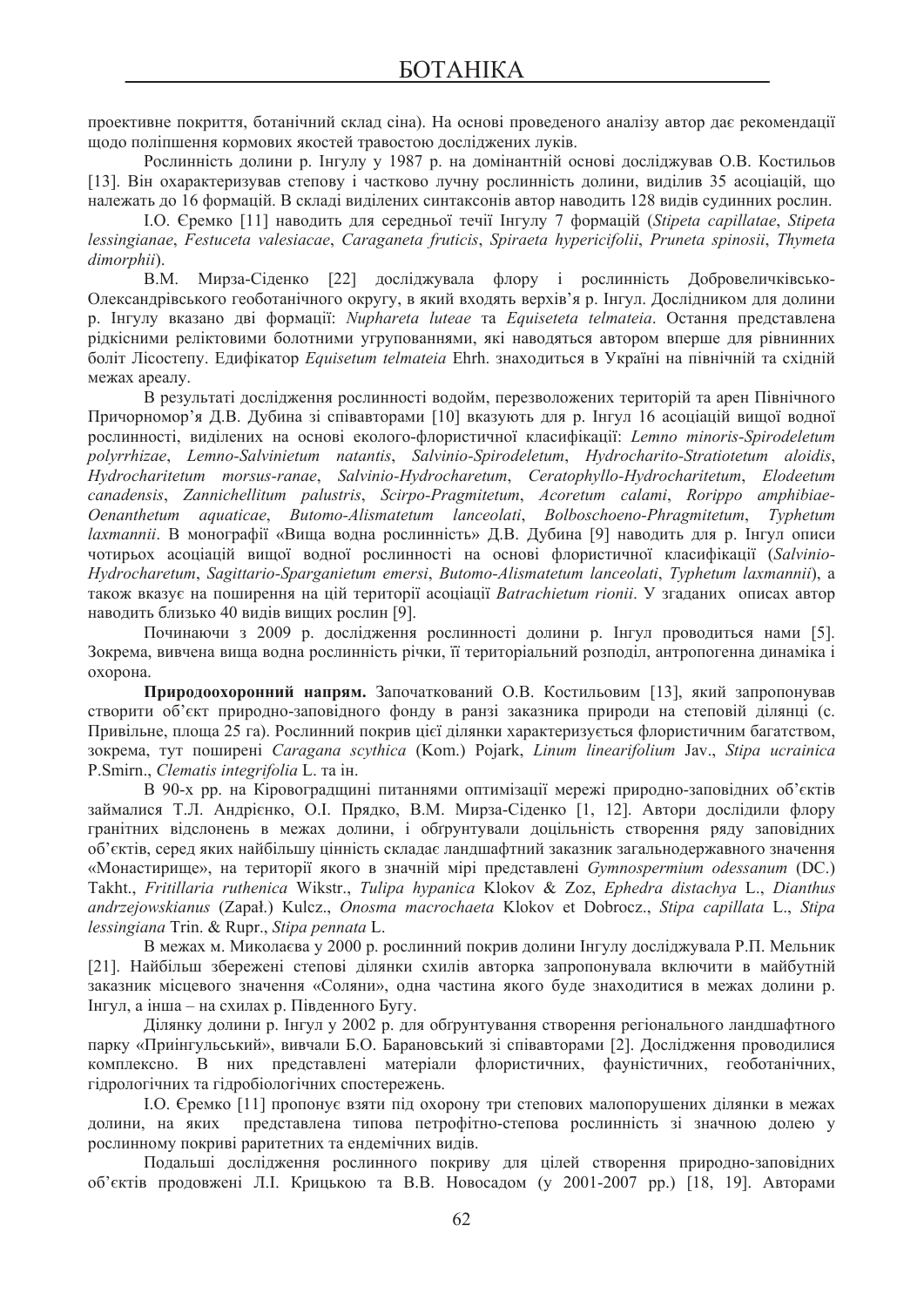проаналізована флора окремих ключових територій, дана їх созологічна оцінка та підготовлені відповідні обґрунтування щодо створення шістьох об'єктів природно-заповідного фонду (5 заказників, 1 пам'ятка природи державного значення). Для цих об'єктів наведені 220 видів рослин, серед яких значну частину складають рідкісні та ендемічні. Деякі з них для долини Інгулу наводяться авторами вперше, зокрема, Astragalus odessanus Besser, *Chamaecytisus graniticus* (Rehman) Rothm., *Ch. lindemanii* (V. Krecz.) Klásková, *Stipa asperella* Klokov & Ossycznjuk, *S. pulcherrima* K.Koch, *Taraxacum hypanicum* Tzvelev та ін.

Раритетне фіторізноманіття в межах Єланецько-Інгульського межиріччя у 2006-2008 рр. вивчала С.М. Воронова [7, 8]. Авторка проаналізувала раритетну флору цього регіону за основними біоморфами, еколого-ценотичною приуроченістю, шириною екотопологічної активності та частотою трапляння у регіоні. В долині р. Інгул С.М. Воронова досліджувала флору в Регіональному ландшафтному парку «Приінгульський», до складу якого входять ботанічні заказники «Софіївський» та «Пелагеївський» (Миколаївська обл.), а також в ландшафтному заказнику загальнодержавного значення «Монастирище» та заповідному урочищі «Селіванівському» Кіровоградської обл. Зокрема, авторка вказує, що заказник «Пелагеївський» має низький природоохоронний статус і потребує підвищення його статусу до загальнодержавного. Для його території наводяться Astragalus pallescens Bieb., *Tulipa hypanica* Klokov & Zoz, *Eremogone rigida* (M. Bieb.) Fenzl, *Crocus reticulatus* Stev. ex Adam, *Pulsatilla bohemica* (Skalický) Tzvelev, *Ornithogalum boucheanum* (Kunth) Asch., *S. capillata* L., *S. lessingiana* Trin. & Rupr., *S. pennata* L., *S. ucrainica* P.Smirn., *Limonium platyphyllum* Lincz., *Adonis vernalis* L. та найбільша, за припущенням авторки, на території Правобережного Злаково-лучного Cтепу популяція Bellevalia sarmatica (Pall. ex Georgi) Woronow (площею близько 8 га).

Починаючи з 2009 р. дослідження питань охорони рослинності долини р. Інгул проводиться нами [6]. Зокрема, в контексті створення регіональної екомережі досліджений природно-заповідний фонл в межах лолини.

**Ценопопуляційний.** Елементи ценопопуляційного напрямку місяться в публікації І.О. Єремко [11]. В результаті закладання та дослідження пробних площ, автором отримані дані, що **визначають** стан місцевих популяцій деяких раритетних видів (Adonis vernalis, Hyacinthella *leucophaea* (K.Koch) Schur, *Iris pontica*, *I. pumila* L., *Pulsatilla pratensis, Tulipa hypanica*. Ȼɭɥɢ використані такі показники: середня чисельність особин на 1 м<sup>2</sup>, варіювання особин популяції за кількістю пагонів у клоні, середня кількість пагонів у клоні, кількість генеративних пагонів.

За останні десятиріччя минулого століття в рослинному покриві долини відбулися значні трансформації, що мають тенденції до посилення. Серед них провідними є: зарегулювання водного стоку ставками та водосховищами (Кіровоградське, Докучаєвське, Інгульське, Софіївське та ін.), розорювання схилів та заплав, надмірний випас, неконтрольована рекреація. У верхів'ях річки розташоване місто Кіровоград, стоки якого також потрапляють в русло.

Для збереження та відновлення природних екосистем долини р. Інгулу необхідне вирішення декількох завдань. По-перше, у зв'язку з тим, що флористичні дослідження на цій території проводилися здебільшого фрагментарно, і на різних віддалених відрізках часу, сьогодні немає цілісної картини флористичного різноманіття. Для цього необхідно провести порівняльноструктурний аналіз флори, що дасть змогу оцінити місце флори долини р. Інгулу серед флор Північного Причорномор'я та інших регіонів, виокремити її та визначити унікальність. Рослинність лослілжена фрагментарно – є тільки лві праці, які летально характеризують рослинні угруповання цієї території [4, 13]. Досі не проведене вивчення рослинності на флористичній основі, що дозволило б створити елементи екомережі регіонального рівня, сумісні з загальноєвропейськими. Сьогодні актуальним завданням є виявлення α-різноманіття рослинності, для чого необхідно встановити її синтаксономічний склад, розробити класифікаційну схему та скласти продромує рослинності. Також потрібно дослідити її диференціацію в залежності від умов середовища (β-різноманіття), а також виявити основні напрямки і тенденції динаміки рослинного покриву під впливом антропогенних чинників. Ще одне завдання – розробити оптимальні шляхи охорони рідкісних і типових рослин та їх угруповань, для чого доцільно провести аналіз раритетності та созологічної репрезентативності флори і рослинності. Потрібно також оцінити ступінь трансформованості рослинного покриву і виділити ділянки, на яких можливе відновлення природної рослинності. Необхідно виявити антропогенні чинники, що спричинюють її дигресивні зміни і провести аналіз шляхів обмеження їх впливу (невиснажливе природокористування, створення прибережних водоохоронних смуг, розвиток рекреаційного потенціалу тощо).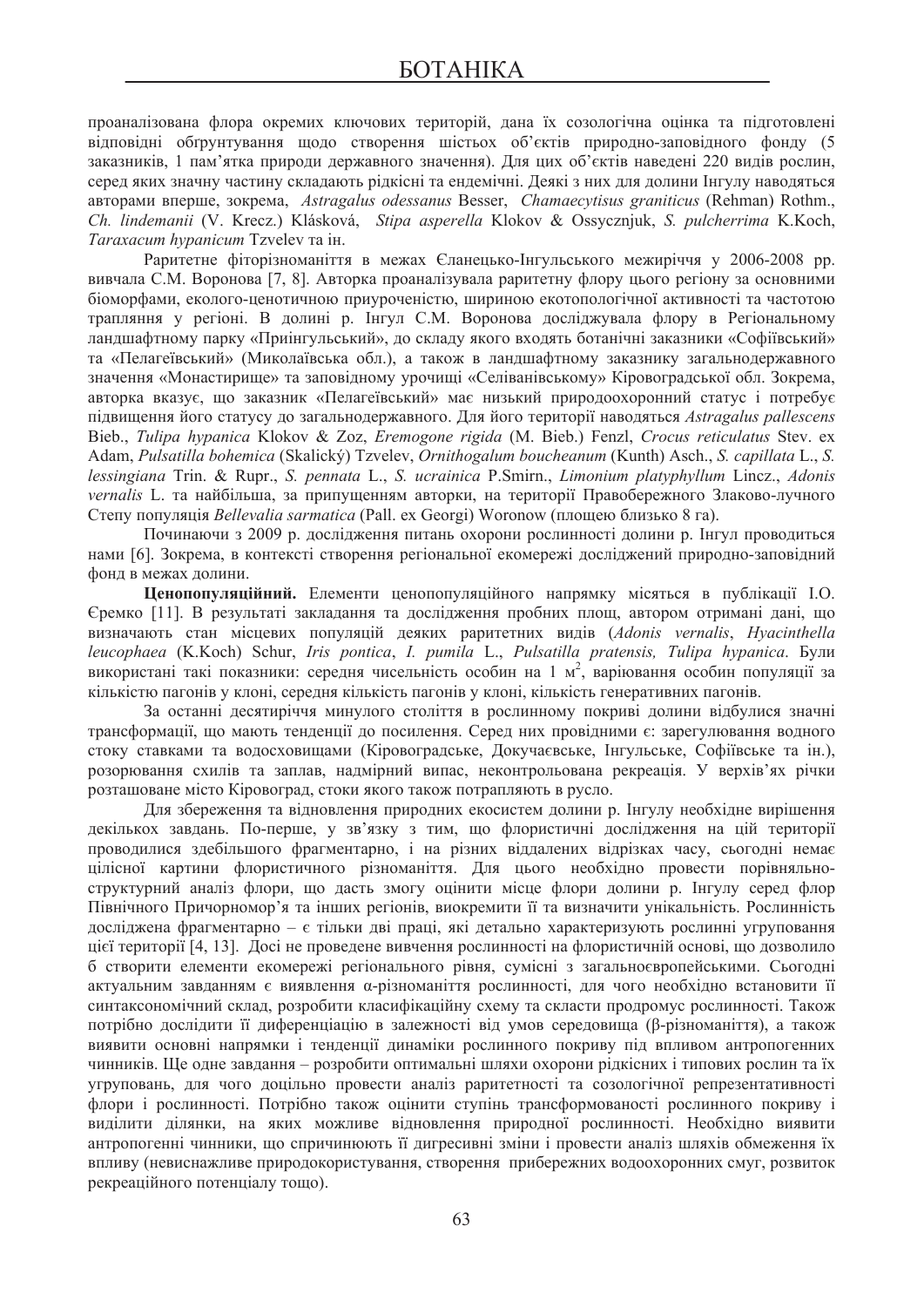Вирішення згаданих завдань дозволить створити інтегровані елементи екомережі регіонального і місцевого рівнів для забезпечення цілісності фітосистем і збереження унікальної флори і рослинності долини р. Інгул.

#### **JIITEPATYPA**

- 1. Андрієнко Т.Л., Прядко О.І., Сіденко В.М. Рослинний світ гранітних відслонень Кіровоградщини та його охорона // Укр. ботан. журн. − 1995. – Т. 52, № 6. – С. 866-873.
- 2. Барановський Б.О. та ін. Про необхідність створення Регіонального ландшафтного парку «Приінгульський» // Вісник Дніпропетровського університету. Біологія. Екологія. – 2002. – Вип. 10, т. 2. – С. 155-165.
- 3. Білик Г.І. Новий для флори УРСР вид подорожника Plantago schwarzenbergiana Schur // Ботан. журн. АН УРСР. − 1951а, т. VIII, №1. – с. 95-98.
- 4. Білик Г.І. Рослинність заплавини р. Інгулу в Баштанському районі Миколаївської області // Ботан. журн. АН УРСР. − 1951б, т. VIII, №4. – с. 31-46.
- 5. Винокуров Д.С. Высшая водная растительность р. Ингул: территориальное распределение, динамика и охрана (Николаевская, Кировоградская обл., Украина) // Материалы I (VII)  $M$ ежлунаролной конференции по волным макрофитам «Гилроботаника 2010» (пос. Борок. 9-13 октября 2010 г.). Ярославль: «Принт Хаус», 2010а. – с. 74-77.
- 6. Винокуров Д.С. Природно-заповідний фонд долини р. Інгул як основа регіональної екомережі // Актуальні проблеми ботаніки та екології. Матеріали міжнародної конференції молодих учених (21-25 вересня 2010 р., м. Ялта). – Сімферополь: ВД «АРІАЛ», 2010б. – с. 188-189.
- 7. Воронова С.М. Раритетний фітогенофонд судинних рослин Єланецько-Інгульського межиріччя Iнгулецького флористичного району в межах Українського Кристалічного шита // Актуальні проблеми ботаніки, екології та біотехнології. Матеріали міжнародної конференції молодих үчених-ботаніків (27-30 вересня, 2006 р., м. Київ). – К.: Фітосоціоцентр, 2006. – С. 45-46.
- 8. Воронова С.М. Раритетний фітогенофонд та природно-заповідна мережа Єланецько-Інгульського регіону // Заповідна справа в Україні. – 2008. – Т. 14, вип. 1. – С. 66-70.
- 9. Дубина Д.В. Вища водна рослинність / Відп. ред. Ю.Р. Шеляг-Сосонко // Рослинність України. К.: Фітосоціоцентр, 2006. – 412 с.
- 10. Дубина Д.В., Нойгойзлова З., Дзюба Т.П., Шеляг-Сосонко Ю.Р. Класифікація та продромус рослинності водойм. Перезволожених територій та арен Північного Причорномор'я. – К.:  $\Phi$ ітосоціоцентр, 2004. – 200 с.
- 11. Єремко І.О. Флористичні особливості фрагментів степу середньої течії р. Інгул // Укр. ботан.  $x_{\text{VDH.}} - 1995. - T. 52, \text{N}_2 4. - C. 462-465.$
- 12. Заповідні куточки Кіровоградської землі. Колектив авторів під заг. ред. д.б.н. Т.Л. Андрієнко. Кіровоград: ТОВ «Імекс-ЛТД», 2008. – 245 с.
- 13. Костильов О.В. Рослинність долини річки Інгул // Укр. ботан. журн. 1987. 43, № 3. С. 72-76.
- 14. Котов М. І. Ботанико-географический очерк долины р. Ингула // Дневник всесоюзного съезда ботаников в Москве в 1926 г. – М., 1926. – С. 100-101.
- 15. Котов М. І. Танфільєв В.Г. Ботаніко-географічний нарис долини р. Інгула // Журн. Ін-ту ботан. BYAH. - 1934. - 10, № 2. - C. 75-117.
- 16. Крицкая Л.И. Критические заметки к флоре Правобережной злаковой степи // Актуальные вопросы современной ботаники. – К.: Наук. думка, 1976. – С. 70-78.
- 17. Крицкая Л.И. Флора степей и известняковых обнажений Правобережной злаковой степи: Автореф.дис...канд.біол.наук: 03.00.05 / Ін-т ботаніки ім.М.Г.Холодного НАН України. –К.,  $1986. - 20$  c.
- 18. Крицкая Л. И., Новосад В.В. Флоросозологические особенности степных флор региона Западного Причерноморья в связи с вопросами оптимизации его природно-заповедной сети // Вісник Національного науково-природничого музею. – Київ, 2001. – С. 147-188.
- 19. Крицкая Л.И., Новосад В.В. Региональные степные флоры Западного Причерноморья: проблемы охраны раритетного фитогенофонда и оптимизация природно-заповедной сети // Вісник Національного науково-природничого музею. Серія ботанічна. – К.: 2005-2007. – С. 219-276.
- 20. Крыжевский П.В. Ботанико-географический очерк окр. г. Николаева Херсонской губернии // Тр. харьк. об-ва испытат. природы. – Харьков, 1912. – с. 326-328.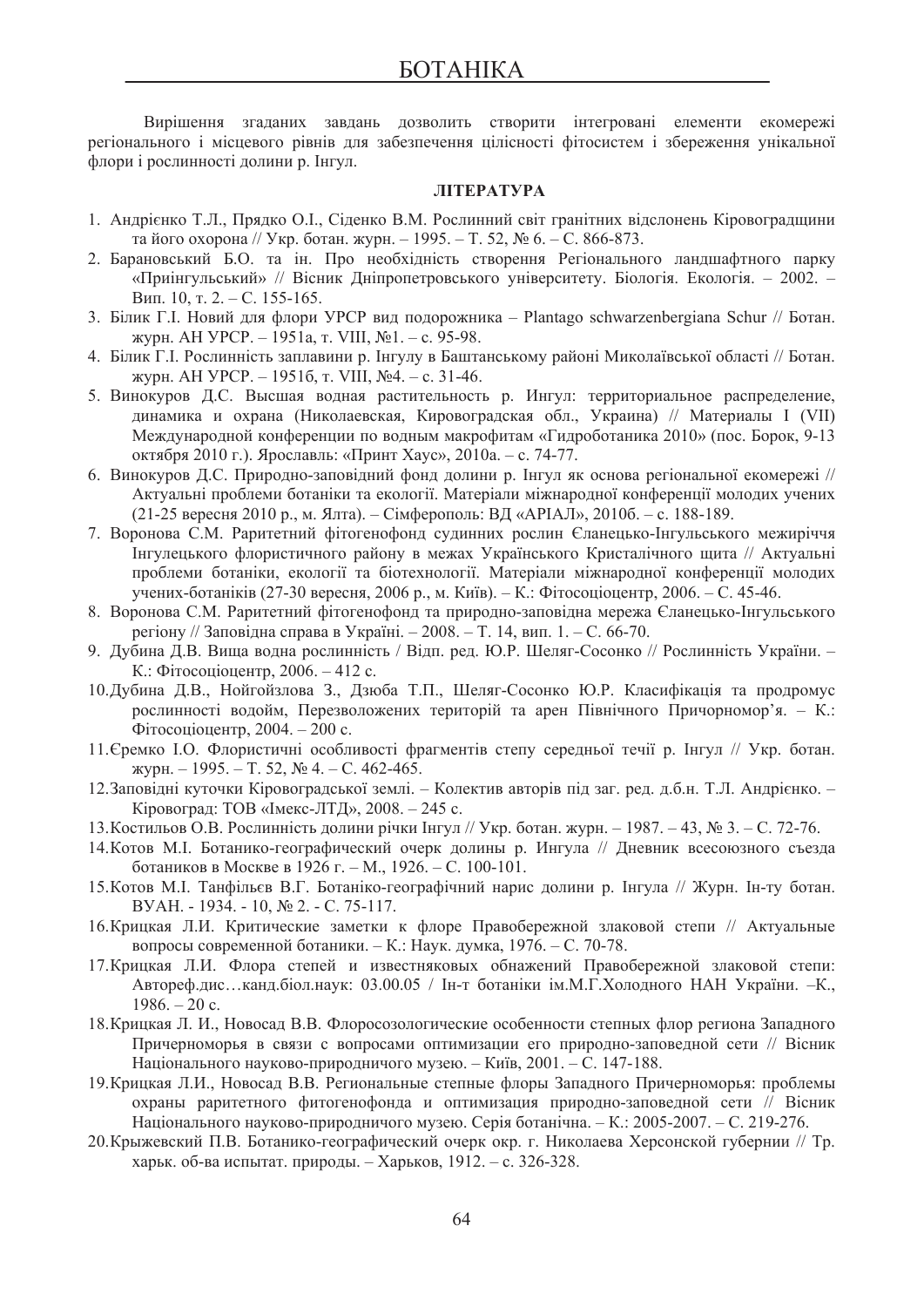- 21. Мельник Р.П. Рідкісні види рослин та рідкісні рослинні угруповання Миколаєва // Укр. ботан.  $xV$ PH. – 2000. – T. 57,  $\mathbb{N}$  4. – C. 429-432.
- 22. Мирза-Сіденко В.М. Флора і рослинність Добровеличківсько-Олександрівського геоботанічного округу та їх созологічне значення: Автореф.дис...канд.біол.наук: 03.00.05 / Ін-т ботаніки ім.М.Г. Холодного НАН України. - К., 2003. - 20 с.
- 23. Окснер А.М. Про деякі рідкіші рослини Зінов'ївської округи на Херсонщині // Всеукраїнська Академія наук. Київські науково-дослідчі катедри. Наукові записки. – К., 1924. – Т. 2. – С. 130-134.
- 24. Опперман П.О. До флори околиць м. Миколаєва. Родина Gramineae // Зап. Миколаївськ. Ін-ту народн. освіти. – Миколаїв: 1930, с. 62-78.
- 25. Пачоский И.К. Материалы для флоры степей юго-восточной части Херсонской губернии. Записки Киевского общества естествоиспытателей. – К.: 1890. – Т. XI, вып. I. – С. 37-172.
- 26. Пачоский Й.К. Новые и малоизвестные растения Херсонской губернии // Зап. Киевск. об-ва естествоиспытыт. – К.: 1889. – т. Х, вып. 1-2. – С. 421-436.
- 27. Пачоский И.К. Список растений, собранных И.З. Рябковым в 1898 году в Херсонском уезде. Херсон: Сборник Херсонского земства, 1902. – С. 277-305.
- 28. Пачоский И.К. Перечень новых и более редких растений Херсонской флоры // Труды Бот. сада Императ. Юрьевск. университета. – Юрьев, 1905. – Т. 5. – С. 155-161.
- 29. Пачоский Й.К. Основные черты развития флоры Юго-Западной России. Херсон, 1910. 430 с.
- 30. Пачоский И.К. Описание растительности Херсонской губернии. Вып. 2. Степи // Материалы по исследованию почв и грунтов Херсонской губернии. – Херсон, 1917. – 336 с.
- 31. Перлини піщаної флори у пониззях Південного Бугу та Інгулу. Серія: Збереження біорізноманіття в Приморсько-степовому екокоридорі / Під ред. Г.В. Коломієць. – К.: Громадська організація "Веселий Дельфін", 2008. — 40 с.
- 32. Собко В.Г. Флора гранітних відслонень на прилеглих до них пісків на Придніпровській височині та в центральному Поліссі // Дис. … Канд. біол. наук: 03.00.05. – К., 1972. – 222 с.
- 33. Танфильев В.Г. Пойменные районы р. Ингула и их растительность // Тр. Півд. меліорат. організації. - 1928, вип. ІХ. - С.99-113.
- 34. Федосеев С.К. Флора окрестностей г. Николаева с точки зрения растительных формаций // Изв. С.-Петерб. лесного об-ва. – 1896, №1, с. 142-207.
- 35.Швебс Г.І., Ігошин М.І. Каталог річок і водойм України. Навчально-довідковий посібник. Одеса: «Астропринт». – 2003. – 389 с.
- 36. Яната А.А. Новые данные к флоре окрестностей г. Николаева Херсонской губернии // Зап. Киевск. об-ва естествоиспытат. – К. – 1910, т.XX, вып. 4. – с. 275-320.
- 37.Lindemann E. E. Florulam Elisabethgradensem // Bulletin de la Societe Imperiale des Naturalistes. Moscow,  $1875.$  – Tome XLIX,  $N_23.$  – P. 62-109.
- 38.Lindemann E. E. Flora Chersonensis. Odessae: Tip. b. G. Ulrikha (P.A. Zelenago). 1881, V.1, 1882 V.2.
- 39.Rehman A. Einige Notizen über die Vegetation der nördlichen Gestade des Schwarzen Meeres. Brünn, 1872. – Sonderabdruck aus dem X. Brande der Verhandlungen des naturforschenden Vereins in Brünn. – 85 p.

Винокуров Д. С.

## СОСТОЯНИЕ И АКТУАЛЬНЫЕ ЗАДАЧИ ИССЛЕДОВАНИЙ РАСТИТЕЛЬНОГО **ПОКРОВА ЛОЛИНЫ р. ИНГУЛ**

В статье рассмотрены и проанализированы этапы и направления изучения растительного покрова долины р. Ингул с середины XX века до наших дней. Определены нерешенные вопросы и проблемы для дальнейшего изучения флоры и растительности.